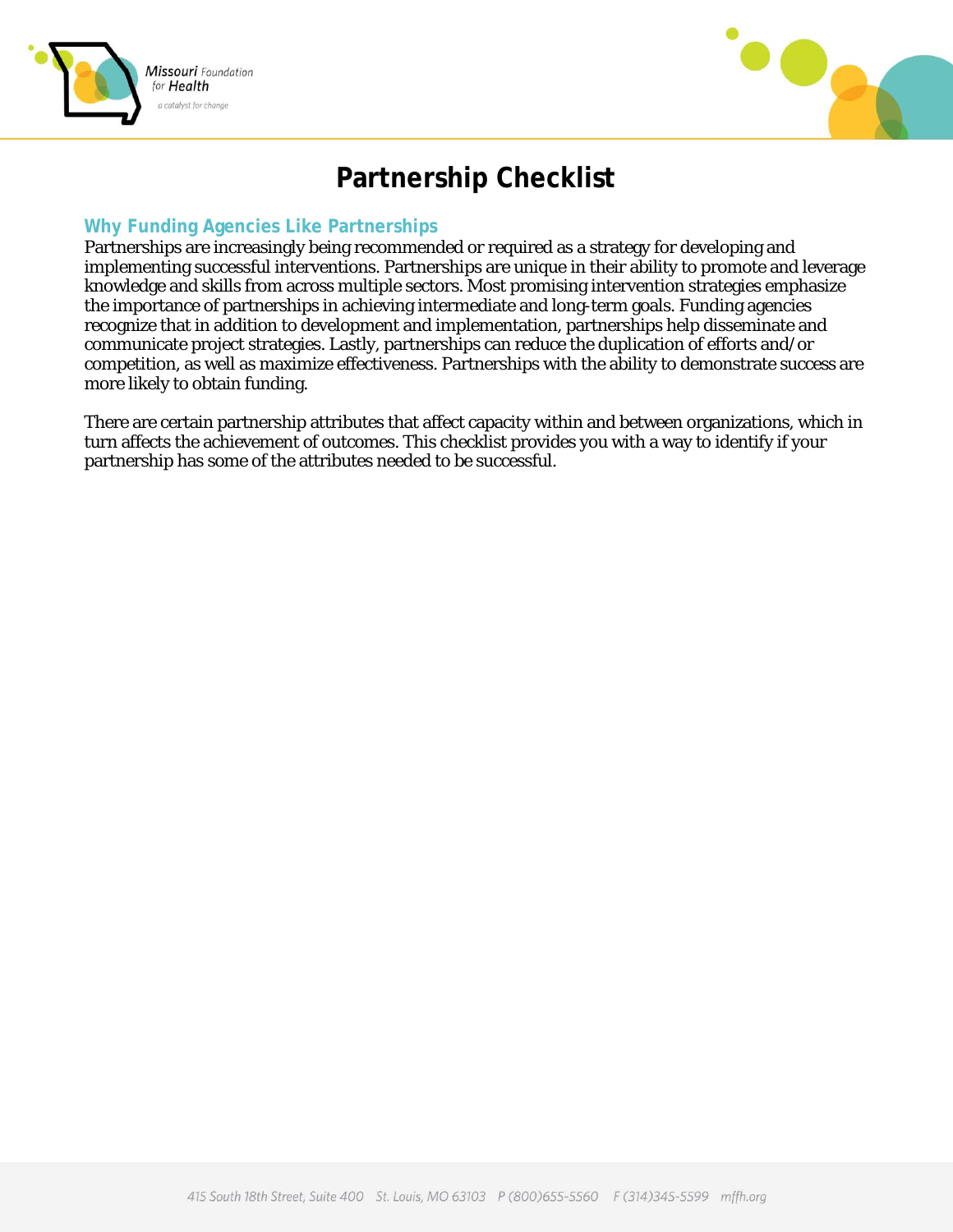| <b>Partnership Formation</b>                                              |     |    |  |
|---------------------------------------------------------------------------|-----|----|--|
|                                                                           | Yes | No |  |
| Have partners with similar visions/missions been identified?              |     |    |  |
| Have partners with similar visions/missions been engaged?                 |     |    |  |
| Do your partners represent the diversity you need to be successful? In    |     |    |  |
| thinking about diversity it may be important to consider:                 |     |    |  |
| • Differences in terms of type of organizations or sectors (e.g., faith   |     |    |  |
| communities, community based organizations, governmental                  |     |    |  |
| leaders, neighborhood associations, community members                     |     |    |  |
| affected by your work)                                                    |     |    |  |
| Differences in racial and ethnic background of participants               |     |    |  |
| Differences in geographic region or neighborhoods                         |     |    |  |
| <b>Shared Mission/Vision and Memorandum of Understanding (MOU)</b>        |     |    |  |
|                                                                           | Yes | No |  |
| Do all partners agree on the issue/problem?                               |     |    |  |
| Have all partners participated in creating the vision and mission for     |     |    |  |
| the partnership?                                                          |     |    |  |
| Does the mission or vision statement encourage unity                      |     |    |  |
| behind the partnership's actions?                                         |     |    |  |
| Is there agreement on the best approach to create desired change(s)?      |     |    |  |
| Have all partners developed and signed a MOU or Charter document          |     |    |  |
| that outlines why the partnership was created, its principles, and the    |     |    |  |
| roles and expectations of all members in the partnership?                 |     |    |  |
| Have MOU(s) that outline roles and responsibilities between you and       |     |    |  |
| the partner organization been signed?                                     |     |    |  |
| Leadership                                                                |     |    |  |
|                                                                           | Yes | No |  |
| Has the partnership appointed a neutral facilitator who is focused        |     |    |  |
| and motivated to move the partnership to action?                          |     |    |  |
| Is there a strong leader committed to guiding the partnership to success? |     |    |  |
| <b>Decision Making</b>                                                    |     |    |  |
|                                                                           | Yes | No |  |
| Have the partners agreed upon a decision making process?                  |     |    |  |
| Voting, with majority rules                                               |     |    |  |
| Discussion, leader has final say                                          |     |    |  |
| Discussion, reach a consensus                                             |     |    |  |
| Fist to five or thumbs up/thumbs down method                              |     |    |  |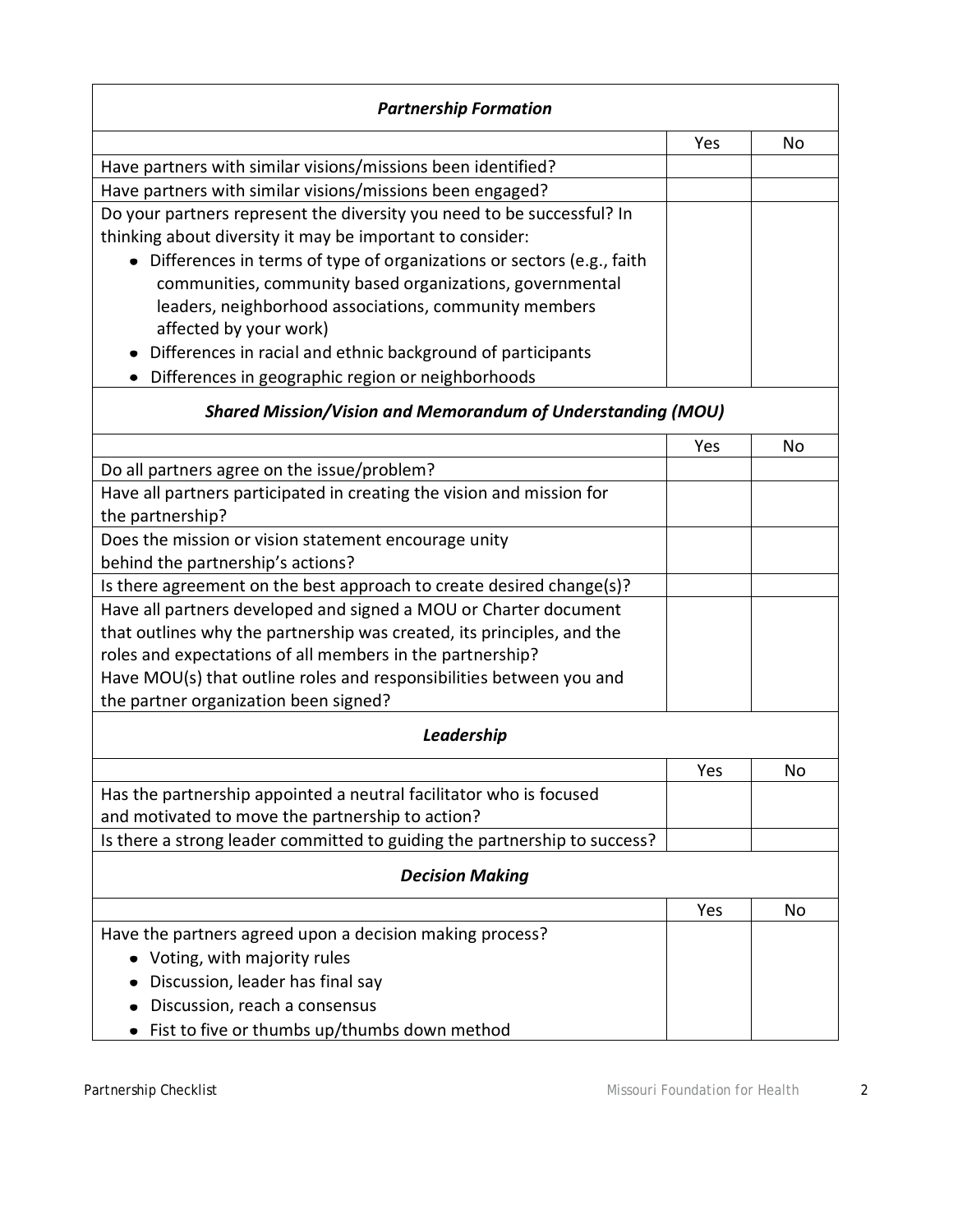| <b>Roles and Expectations</b>                                                                       |     |     |  |
|-----------------------------------------------------------------------------------------------------|-----|-----|--|
|                                                                                                     | Yes | No. |  |
| Are there clear roles that describe who is expected to lead the                                     |     |     |  |
| collaboration and who is responsible for implementation of                                          |     |     |  |
| Are there agreed upon roles and responsibilities?                                                   |     |     |  |
| Have your partners signed an MOU to make this formal?                                               |     |     |  |
| <b>Partnership Functioning</b>                                                                      |     |     |  |
|                                                                                                     | Yes | No  |  |
| Are meetings held in a timely and productive manner?                                                |     |     |  |
| Does the partnership have a process for recruiting new members?                                     |     |     |  |
| Does the partnership have an orientation session for new members?                                   |     |     |  |
| Do the partnership meetings have comprehensive partner representation<br>and consistent attendance? |     |     |  |
| Are there structures and processes in place that enable those who miss                              |     |     |  |
| meetings to know what was accomplished in their absence?                                            |     |     |  |
| Are there structures and processes in place to ensure that meeting                                  |     |     |  |
| attendees share decisions made with other key leaders in their                                      |     |     |  |
| organization?                                                                                       |     |     |  |
| <b>Communication</b>                                                                                |     |     |  |
|                                                                                                     | Yes | No  |  |
| Are all members connected through consistent communication?                                         |     |     |  |
| Are opportunities and information shared equitably?                                                 |     |     |  |
| <b>Conflict Resolution</b>                                                                          |     |     |  |
|                                                                                                     | Yes | No  |  |
| Are disagreements dealt with immediately and in a productive manner?                                |     |     |  |
| Is there a plan for resolving conflicts?                                                            |     |     |  |
| <b>Building Relationships</b>                                                                       |     |     |  |
|                                                                                                     | Yes | No  |  |
| Do partners work together to create an environment that is<br>respectful, honest, and trusting?     |     |     |  |
| Do partners contribute time and effort that is considered adequate by                               |     |     |  |
| all members?                                                                                        |     |     |  |
| Do partners share resources with other members in the partnership?                                  |     |     |  |
| Are structures in place to ensure that resources and funds are                                      |     |     |  |
| equitably spread throughout the partnership?                                                        |     |     |  |
| Is the division of activities equitable between members of<br>the partnership?                      |     |     |  |